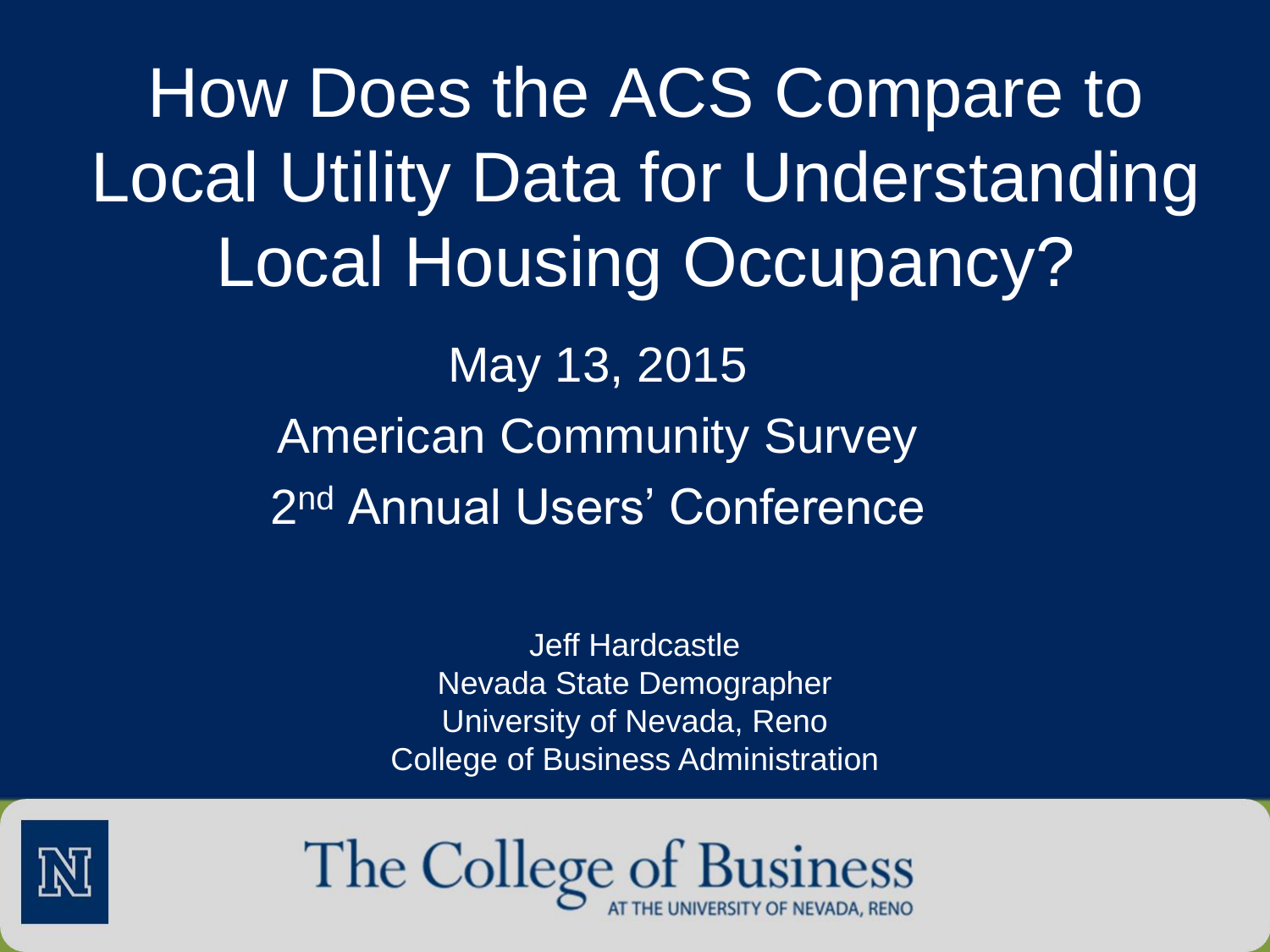## What I Will Be Covering

- A Case Study Looking at Occupied Housing **Units**
- Looked at One, Three, and Five Year ACS
- Developed a typology of results.
	- Signal
	- Change
	- Review
	- Okay: Enough consistency after study to say nothing needs to change (Two Counties)



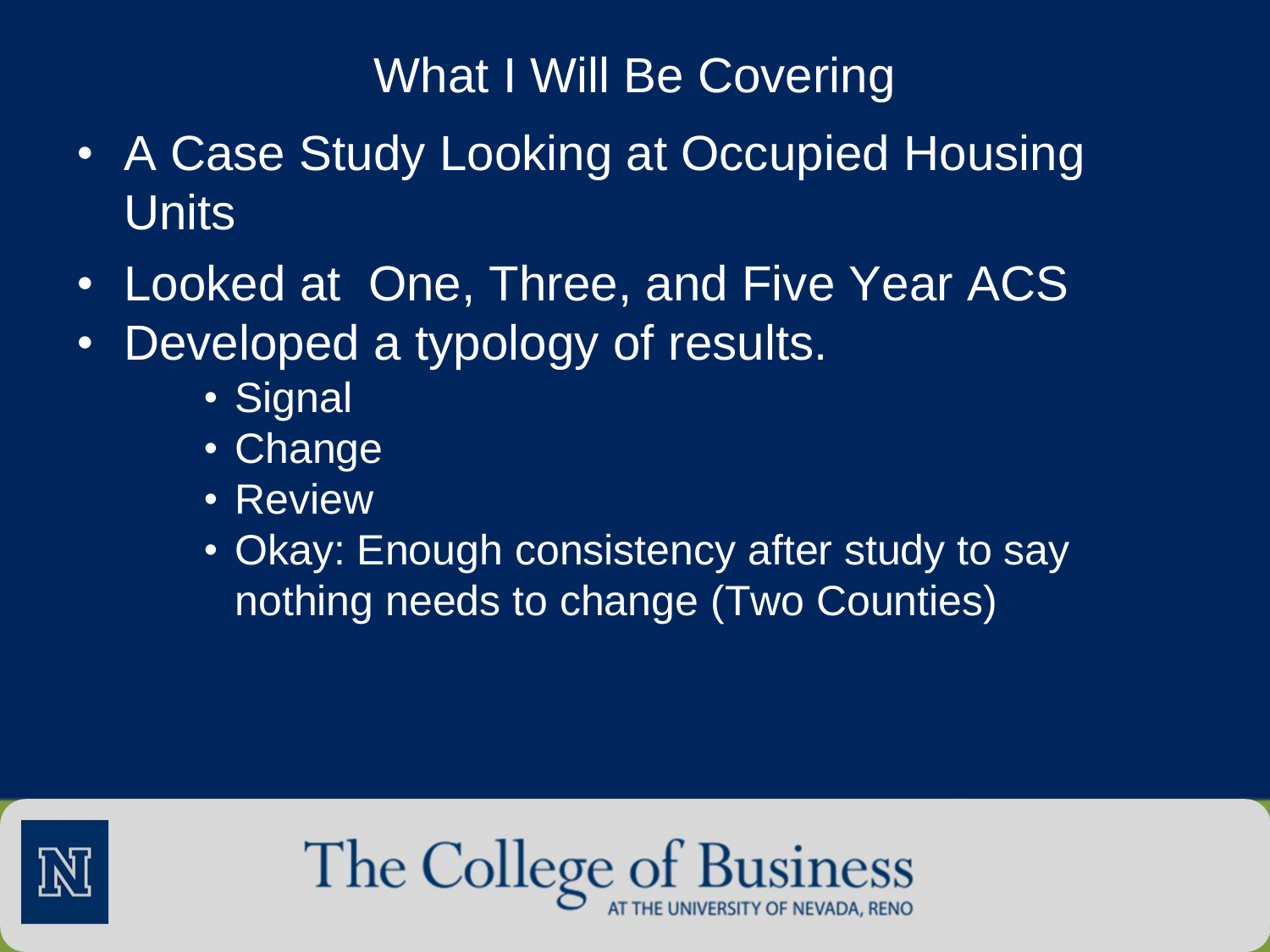# **The Importance of Occupied Unit Information**

- **Key part of Nevada estimates**
	- **Certified estimate is (Housing Unit-based estimate plus Regression-based estimate)/2**
- **Estimates used to distribute \$2 Billion from 1999 to 2011 among local governments based on population and assessed valuation change.**
- **Control totals for other estimates**
- **Still recovering from the housing bubble**

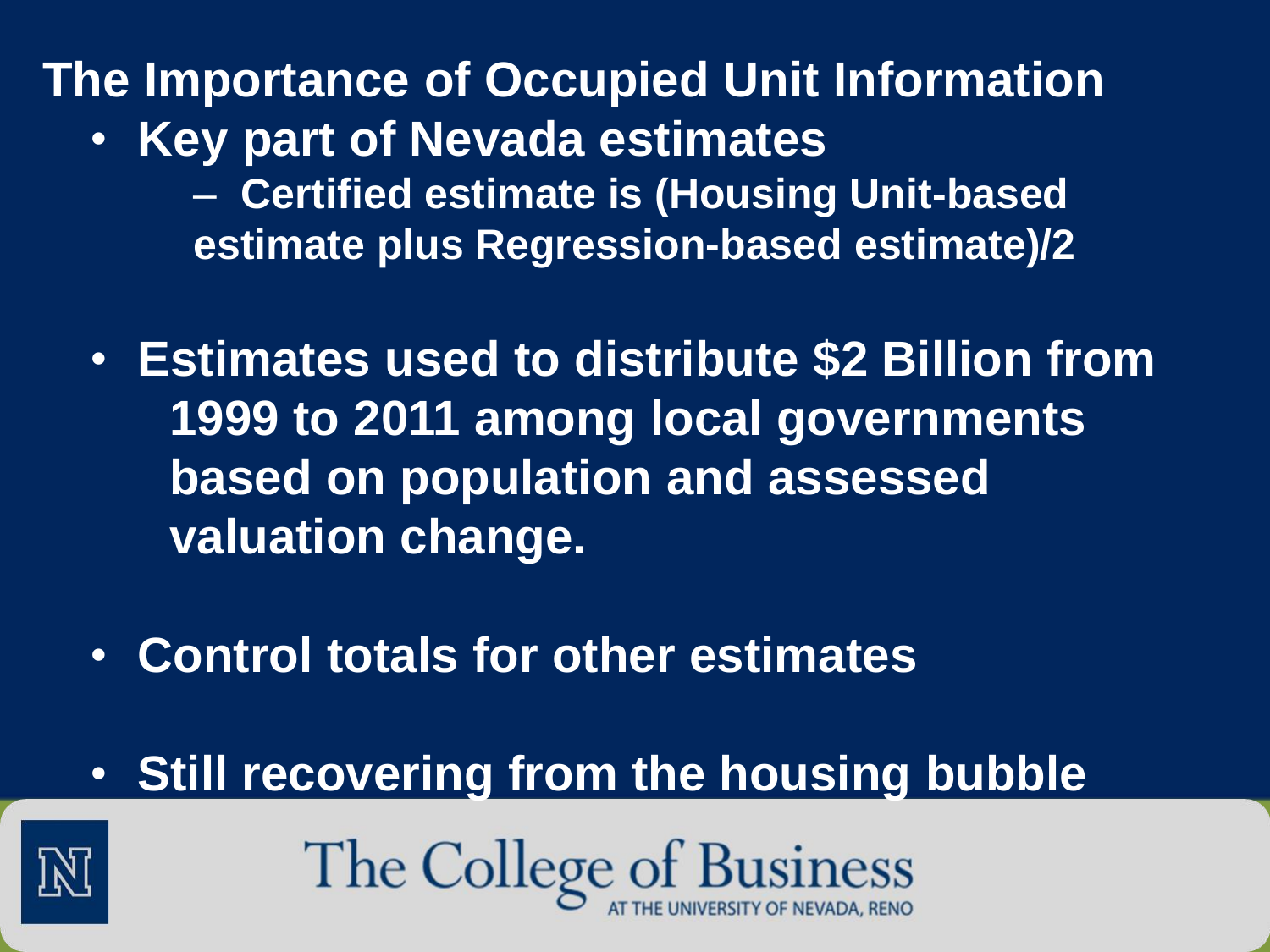**For the housing unit-based estimate we must use by regulation:**

- **Assessor housing counts or local government counts**
- **An occupancy rate**

**There were a number of issues in comparing the local housing counts to the Census especially in 2010.** 

- **Non-traditional housing units such as unpermitted units, RV's, and daily/weekly/monthly units**
- **New condominium developments**

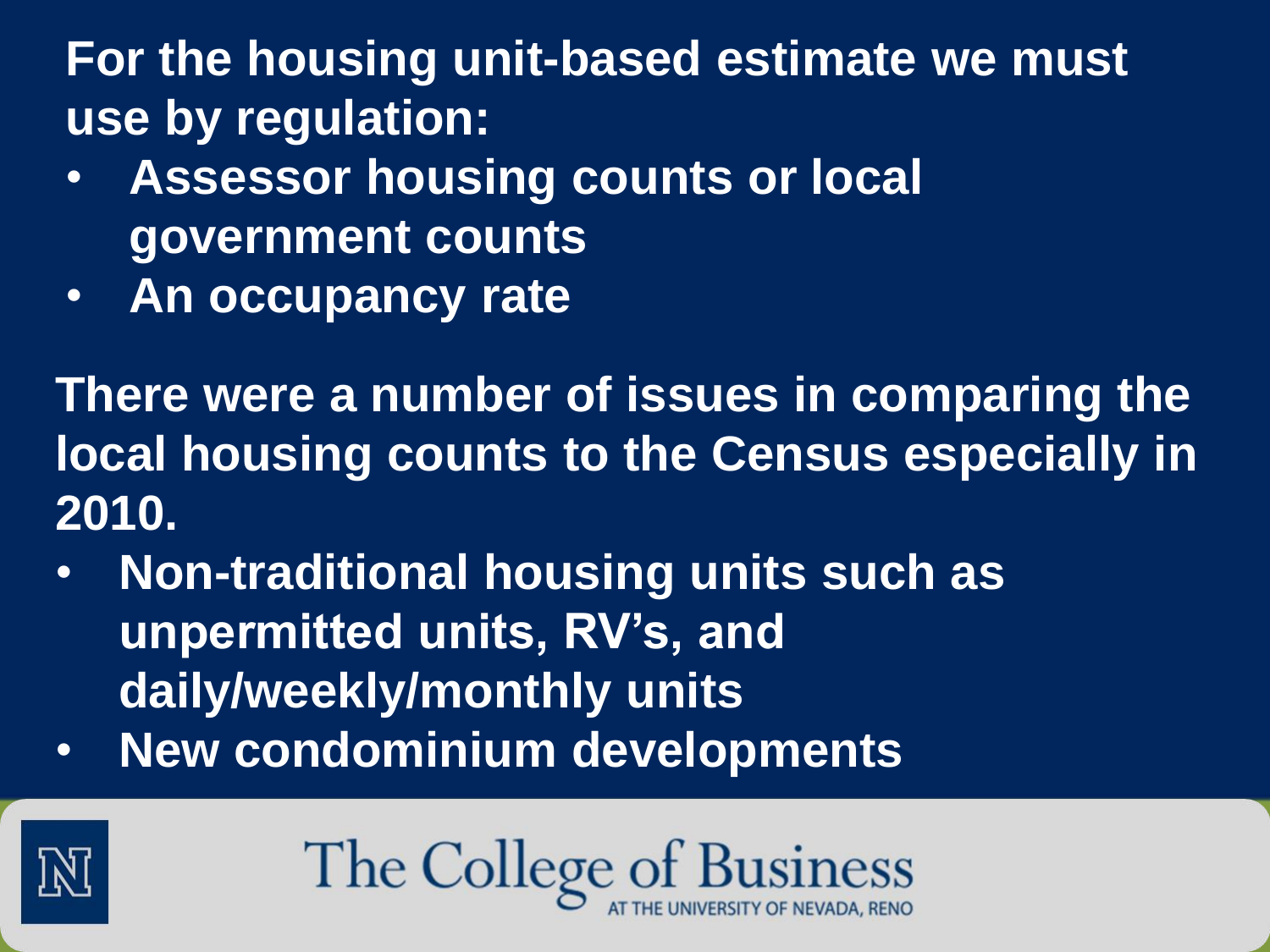## **How well do the overall local housing counts and Census compare?**

| Table 1: Comparison of Nevada Local and Census Housing Counts 2000 and 2010                                     |                     |         |                   |               |  |          |                                             |                              |                          |                       |               |               |
|-----------------------------------------------------------------------------------------------------------------|---------------------|---------|-------------------|---------------|--|----------|---------------------------------------------|------------------------------|--------------------------|-----------------------|---------------|---------------|
|                                                                                                                 |                     |         |                   |               |  |          |                                             |                              |                          |                       |               |               |
|                                                                                                                 | <b>Total Counts</b> |         |                   |               |  |          | <b>Differences Between Local and Census</b> | <b>Change Between Counts</b> |                          |                       |               |               |
|                                                                                                                 | 2000                | 2000    | 2010              | 2010          |  | 2000     | 2000                                        | 2010                         |                          | 2010 Change in Change |               |               |
|                                                                                                                 |                     |         |                   |               |  |          | %                                           |                              | %                        | Local                 | in            | Local         |
|                                                                                                                 |                     |         |                   |               |  |          | <b>Assessor Difference</b>                  |                              | Assessor Difference      | Count                 | <b>Census</b> | Change        |
|                                                                                                                 | <b>Assessor</b>     |         | <b>Assessor</b>   |               |  |          | <b>Less Census</b>                          |                              | Less Census              | 2000 to               | <b>Count</b>  | Less          |
|                                                                                                                 | <b>Plus Other</b>   |         | Census Plus Other | <b>Census</b> |  |          | <b>Census Less Other</b>                    |                              | <b>Census Less Other</b> | 2010                  | 2000 to       | <b>Census</b> |
| <b>Carson City</b>                                                                                              | 21,432              | 21,283  | 23,652            | 23,534        |  | 149      | 0.7%                                        | 118                          | 0.5%                     | 2,220                 | 2,251         | $-31$         |
| <b>Churchill</b>                                                                                                | 9,923               | 9,732   | 11,099            | 10,826        |  | 191      | 2.0%                                        | 273                          | 2.5%                     | 1,176                 | 1,094         | 82            |
| <b>Clark</b>                                                                                                    | 562,965             | 559,799 | 816,263           | 840,343       |  | 3,166    | 0.6%                                        | $-24,080$                    | $-2.9%$                  | 253,298               | 280,544       | $-27,246$     |
| <b>Douglas</b>                                                                                                  | 19,009              | 19,006  | 24,218            | 23,671        |  | 3        | 0.0%                                        | 547                          | 2.3%                     | 5,209                 | 4,665         | 544           |
| <b>Elko</b>                                                                                                     | 17,129              | 18,456  | 19,181            | 19,566        |  | $-1,327$ | $-7.2\%$                                    | $-385$                       | $-2.0%$                  | 2,052                 | 1,110         | 942           |
| Esmeralda                                                                                                       | 902                 | 833     | 891               | 850           |  | 69       | 8.3%                                        | 41                           | 4.8%                     | $-11$                 | 17            | $-28$         |
| Eureka                                                                                                          | 945                 | ,025    | 994               | 1,076         |  | $-80$    | $-7.8%$                                     | $-82$                        | $-7.6%$                  | 49                    | 51            | $-2$          |
| <b>Humboldt</b>                                                                                                 | 6,757               | 6,954   | 7,116             | 7,123         |  | $-197$   | $-2.8%$                                     |                              | $-0.1%$                  | 359                   | 169           | 190           |
| Lander                                                                                                          | 2,758               | 2,780   | 2,685             | 2,575         |  | $-22$    | $-0.8%$                                     | 110                          | 4.3%                     | $-73$                 | $-205$        | 132           |
| Lincoln                                                                                                         | 1,809               | 2,178   | 2,551             | 2,730         |  | $-369$   | -16.9%                                      | $-179$                       | $-6.6%$                  | 742                   | 552           | 190           |
| Lyon                                                                                                            | 14,769              | 14,279  | 23,057            | 22,547        |  | 490      | 3.4%                                        | 510                          | 2.3%                     | 8,288                 | 8,268         | 20            |
| <b>Mineral</b>                                                                                                  | 2,508               | 2,866   | 2,308             | 2,830         |  | $-358$   | $-12.5%$                                    | $-522$                       | $-18.4%$                 | $-200$                | $-36$         | $-164$        |
| <b>Nye</b>                                                                                                      | 15,830              | 15,934  | 22,687            | 22,350        |  | $-104$   | $-0.7%$                                     | 337                          | 1.5%                     | 6,857                 | 6,416         | 441           |
| <b>Pershing</b>                                                                                                 | 2,526               | 2,389   | 2,555             | 2,464         |  | 137      | 5.7%                                        | 91                           | 3.7%                     | 29                    | 75            | $-46$         |
| <b>Storey</b>                                                                                                   | 1,624               | 1,596   | 2,026             | 1,990         |  | 28       | 1.8%                                        | 36                           | 1.8%                     | 402                   | 394           | 8             |
| <b>Washoe</b>                                                                                                   | 146,423             | 143,908 | 179,241           | 184,841       |  | 2,515    | 1.7%                                        | $-5,600$                     | $-3.0%$                  | 32,818                | 40,933        | $-8,115$      |
| <b>White Pine</b>                                                                                               | 4,312               | 4,439   | 4,699             | 4,498         |  | $-127$   | $-2.9%$                                     | 201                          | 4.5%                     | 387                   | 59            | 328           |
| <b>Nevada Total</b>                                                                                             | 831,621             | 827,457 | 1,145,223         | 1,173,814     |  | 4,164    | 0.5%                                        | $-28,591$                    | $-2.4%$                  | 313,602               | 346,357       | $-32,755$     |
| Assessor Plus Other includes the local assessor counts plus any reservation or military housing in each county. |                     |         |                   |               |  |          |                                             |                              |                          |                       |               |               |

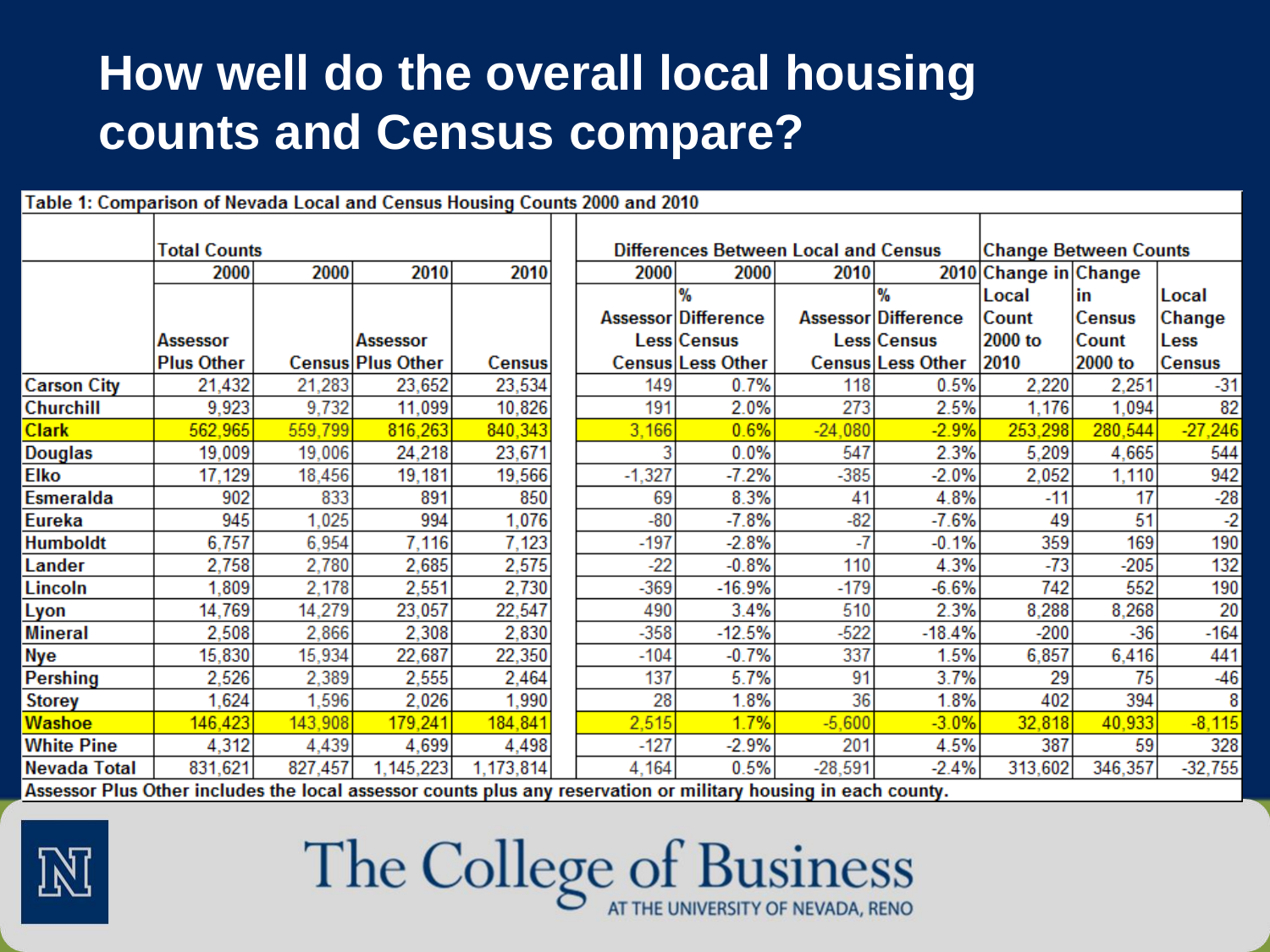**Chart 1: Comparing July 2010 Rebased Population Estimates for** Nevada's 17 Counties to Census Evaluation, Nevada Regression **Model, Housing Unit, and Certified Estimates** 

 $\blacksquare$  Mean Algebraic Percent Error ■ Mean Absolute Percent Error



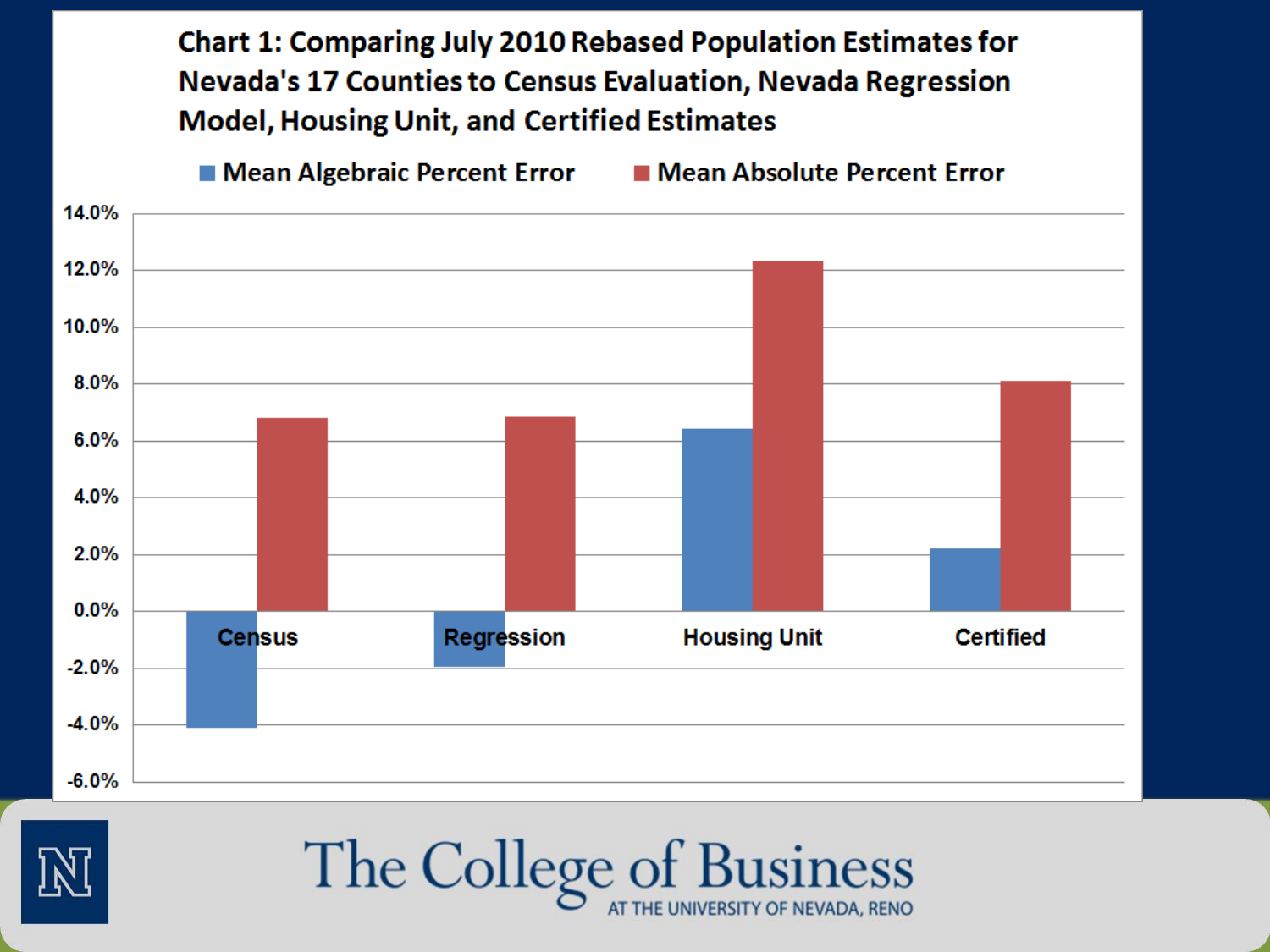**Occupancy rate approaches:**

- **2000 to 2010**
	- **Clark County used USPS and later in the decade local energy data**
	- **For other counties from 2001 to 2010 local energy data used where possible**
- **Post-2010 we are using a modified version of Florida's approach**
	- **Florida uses direct estimate of occupied units by ratio**
	- **We update the 2010 Census rate using a ratio with Local Electric Data in Nevada.**

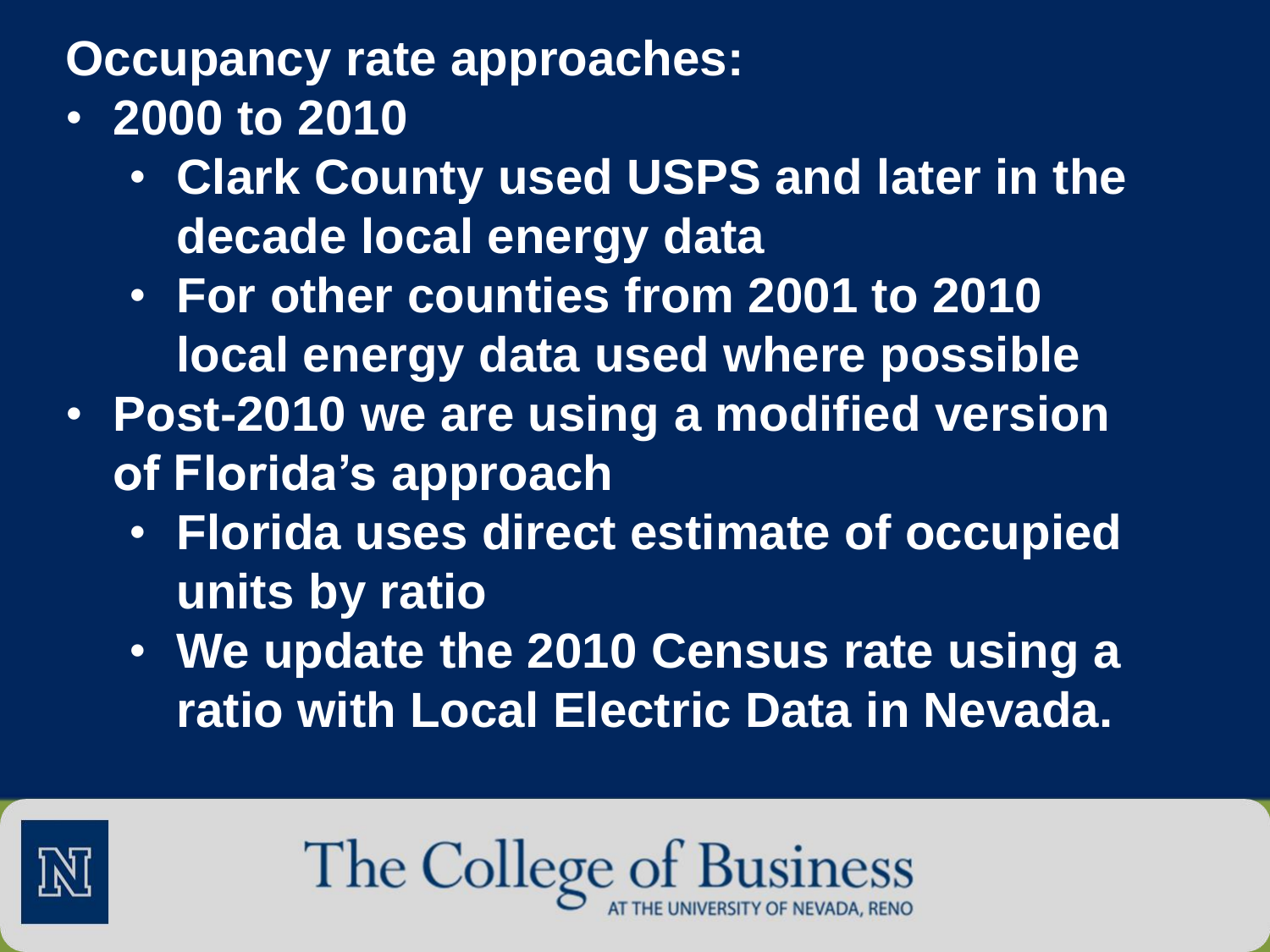## **ACS provides three estimates to consider**

- **Administrative Record Based**
	- **Population (averages for multiyear)**
	- **Housing Counts (average for multiyear)**
- **Occupied Unit Counts (weighted survey results)**

**Maybe useful for signaling that there continues to be unresolved issues with local housing markets**

- **Is it a better source?**
- **Timeliness impacts ability to use for certified estimates.**
- **How to use for determining trends.**

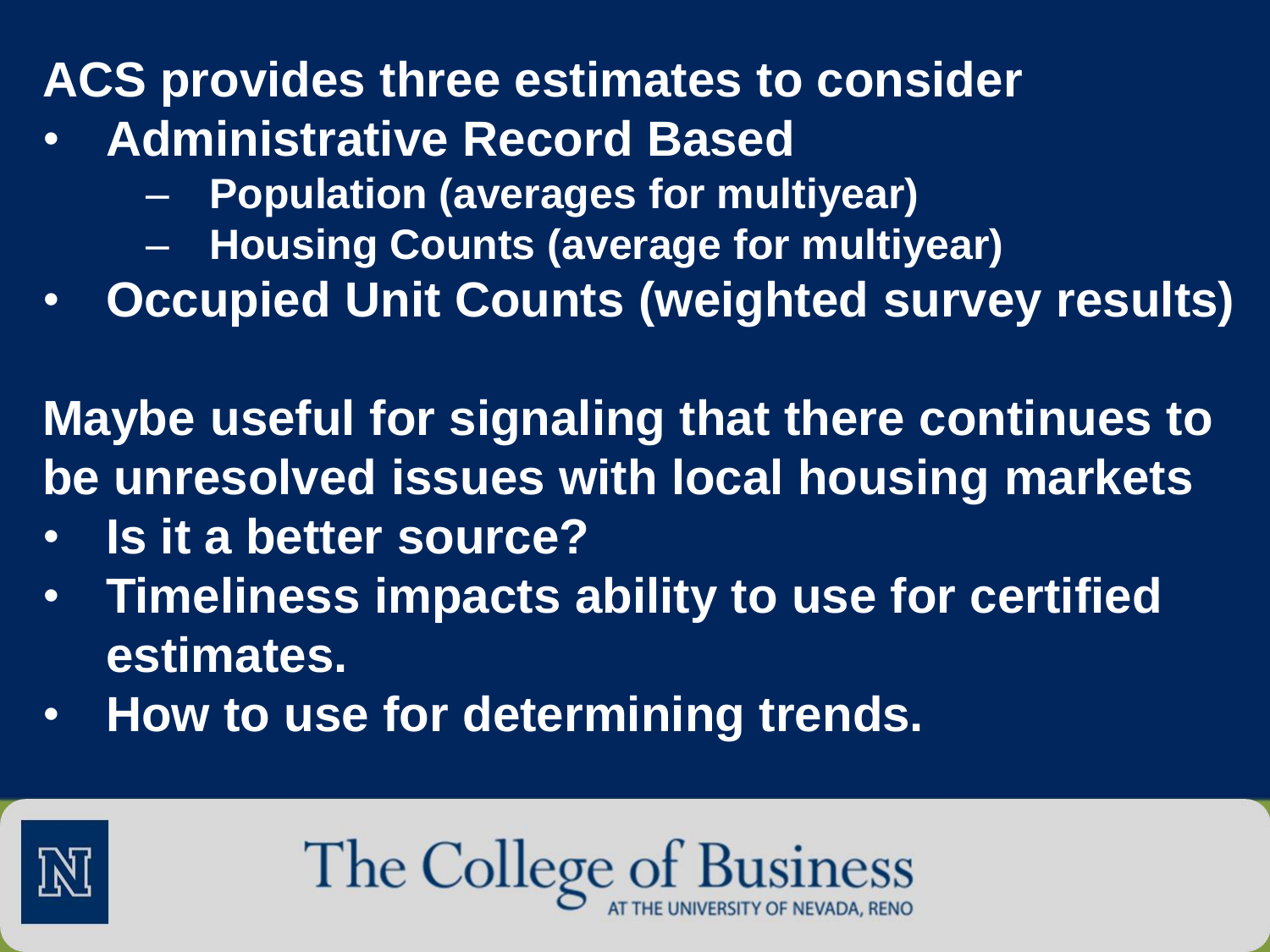



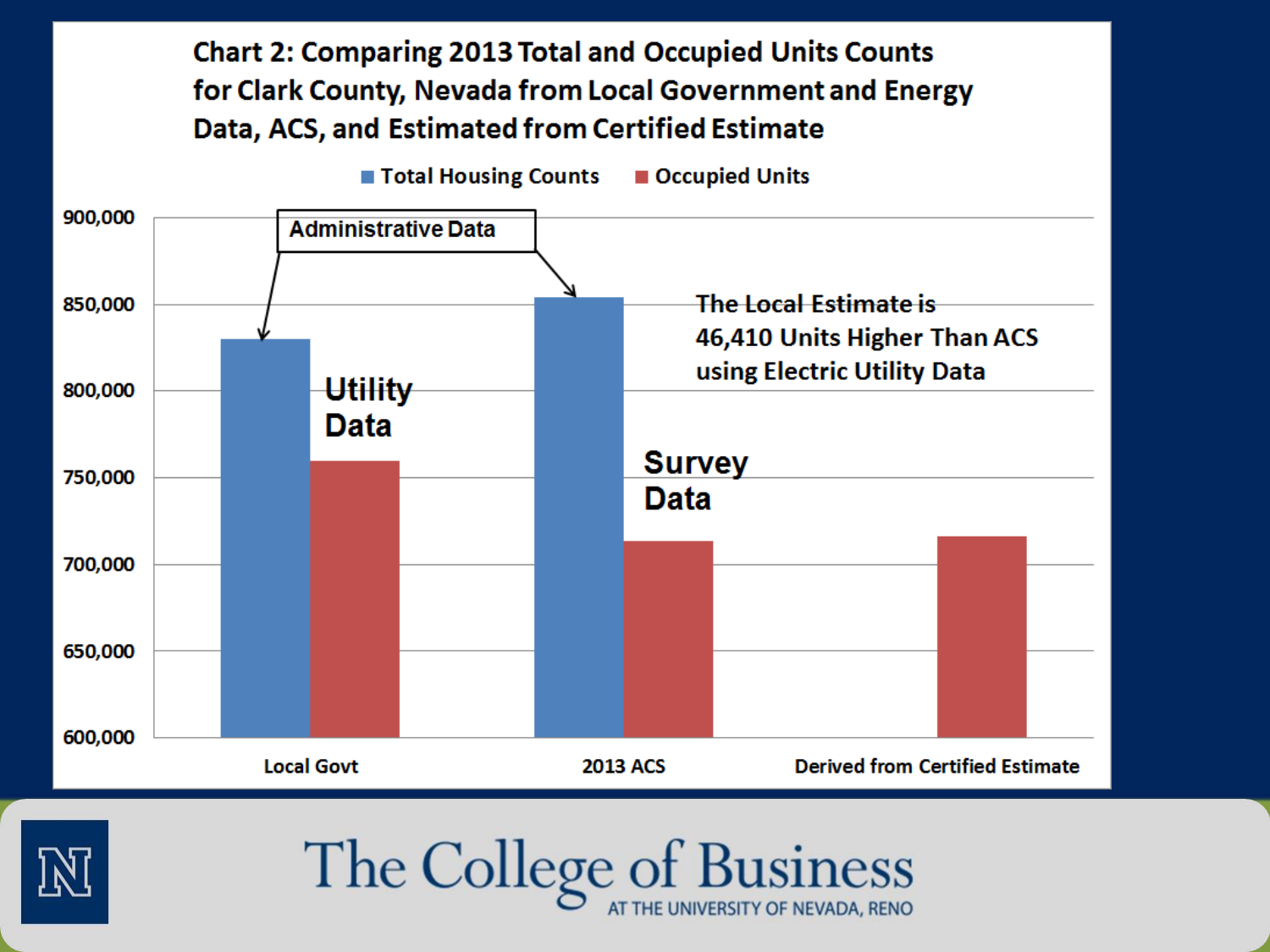#### **Chart 3: Comparing 2013 Total and Occupied Units Counts** for Washoe County, Nevada from Local Government and Energy Data, and Estimated from Certified Estimate



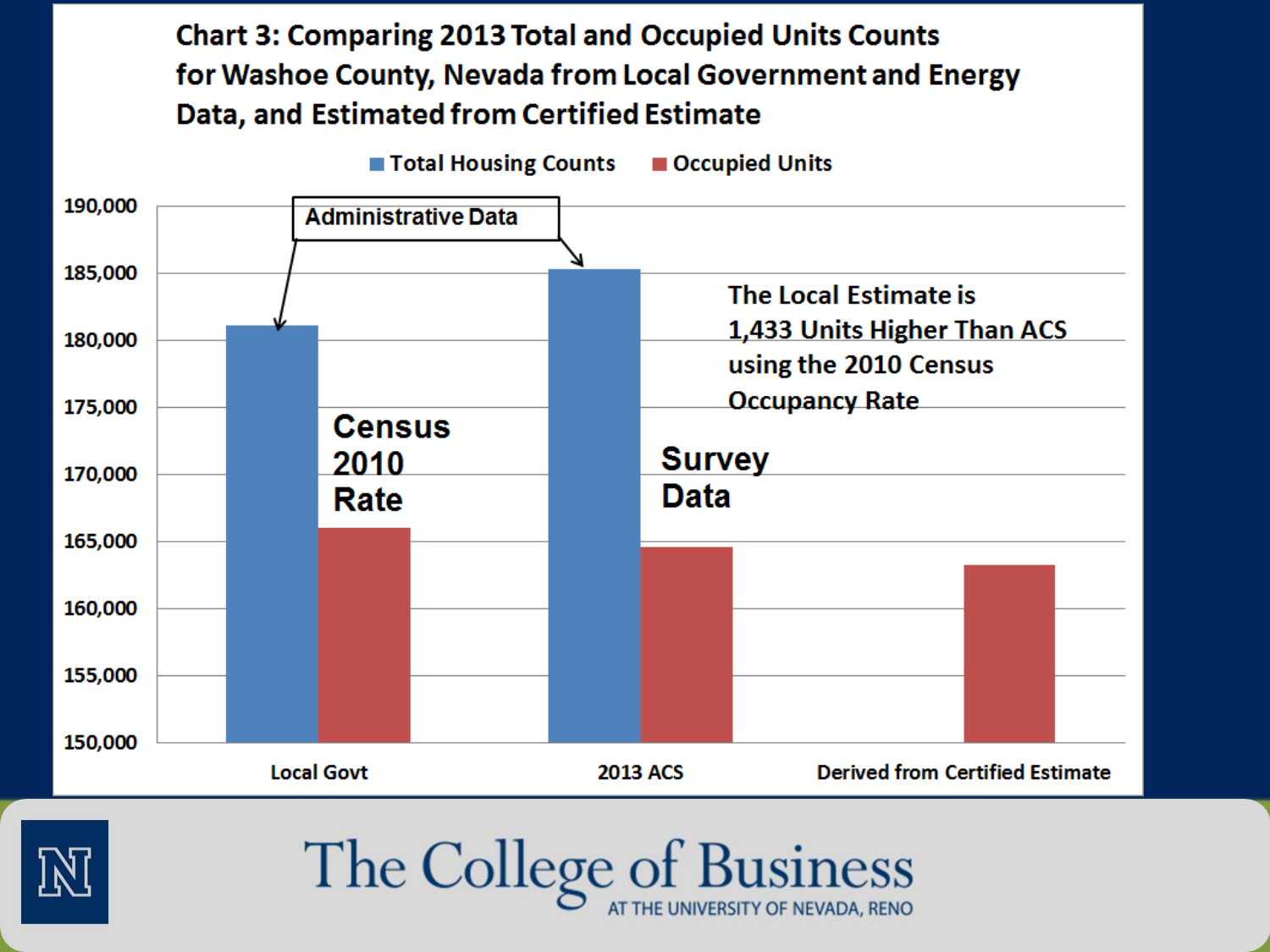Table 2: Comparing 2009 to 2013 ACS Occupancy to Local Occupied Unit Estimates for 2011 For Counties With **Local Energy Data** 

|                 | 2010 Coverage Rates<br>(Compared to Local Counts) |         | 2011 Percentage Differences<br><b>Occupied Units</b> |                 | <b>Nevada</b><br><b>Population</b> |                                                                       |                            |        |
|-----------------|---------------------------------------------------|---------|------------------------------------------------------|-----------------|------------------------------------|-----------------------------------------------------------------------|----------------------------|--------|
|                 |                                                   | Local   | Nevada                                               | Nevada          | Implied                            | Estimate (Census<br><b>Less Census PPHH</b><br><b>Population Less</b> |                            |        |
|                 | Census!                                           | Energy' | Less ACS                                             | <b>Less ACS</b> | Less ACS                           |                                                                       | Estimate ACS)/MOE Category |        |
| Pershing        | 99%                                               | 99%     | -50                                                  | $-2.4%$         | $-4.6%$                            | 0.3%                                                                  | (.3)                       | Change |
| <b>Storey</b>   | 98%                                               | 99%     | $-101$                                               | $-5.5%$         | $-4.9%$                            | 1.3%                                                                  |                            | Change |
| Esmeralda       | 102%                                              | 95%     | $-86$                                                | $-18.0%$        | $-14.5%$                           | $-19.2%$                                                              | 0.0                        | Review |
| <b>Humboldt</b> | 99%                                               | 91%     | 182                                                  | 2.9%            | 0.9%                               | 2.0%                                                                  | 0.3                        | Review |
| <b>Lander</b>   | 94%                                               | 114%    | 270                                                  | 13.4%           | 11.3%                              | 2.4%                                                                  | 1.2                        | Review |
| <b>Mineral</b>  | 115%                                              | 121%    | $-616$                                               | $-28.7%$        | $-16.6%$                           | $-2.7%$                                                               | 0.                         | Review |

**Six Counties are reported in the 2009 to 2013 ACS and local utility data.** 



**Counties** 





The College of Business AT THE UNIVERSITY OF NEVADA, RENO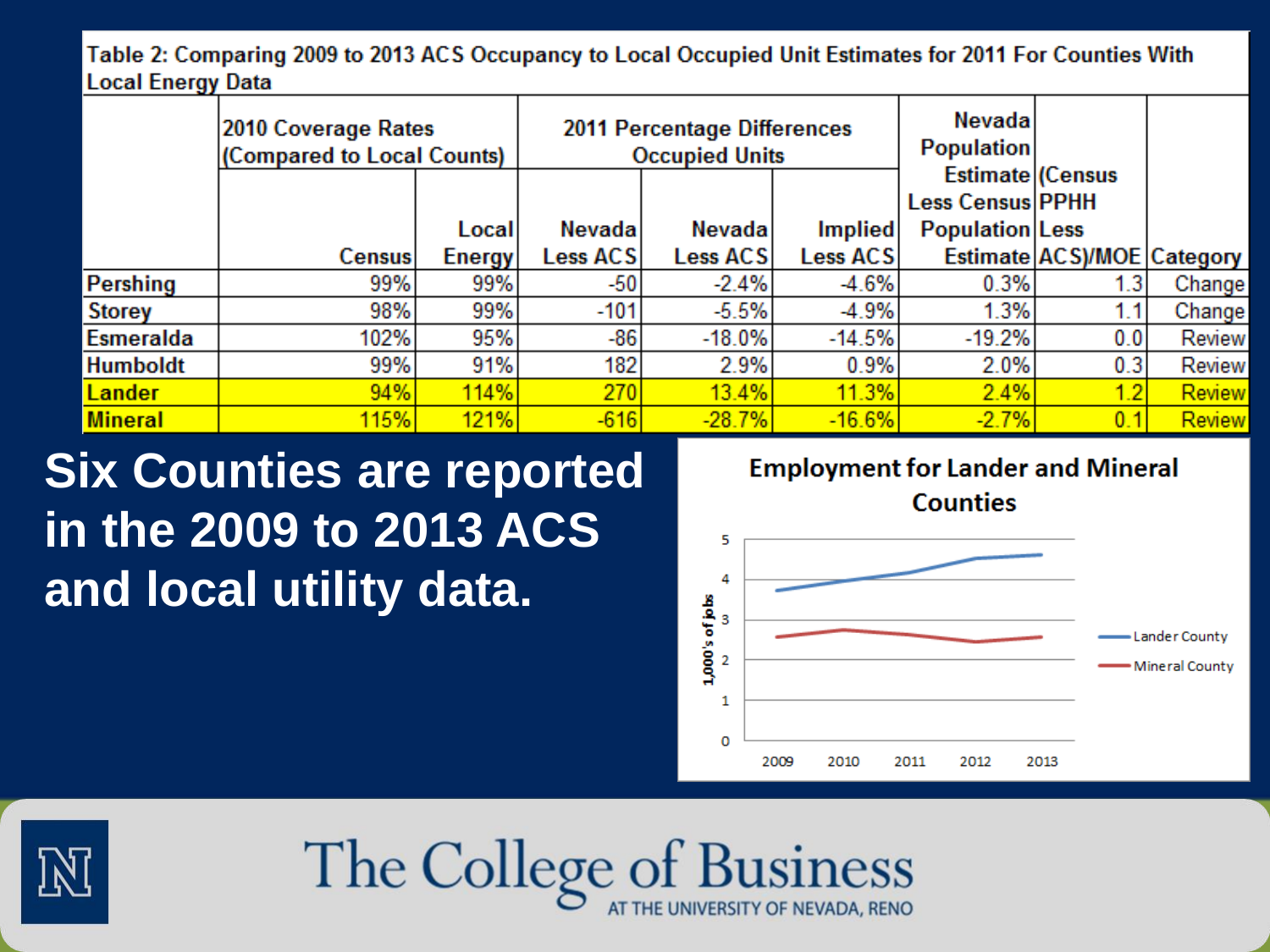Table 3: Comparing 2009 to 2013 ACS Occupancy to Local Occupied Unit Estimates for 2011 For Counties **Using 2010 Census Occupancy Rate** 

|                   |                            |        |               |                       |                                    | <b>Nevada</b>                                                           |              |               |
|-------------------|----------------------------|--------|---------------|-----------------------|------------------------------------|-------------------------------------------------------------------------|--------------|---------------|
|                   | 2010 Coverage Rates        |        |               |                       | <b>2011 Percentage Differences</b> | <b>Population</b>                                                       |              |               |
|                   | (Compared to Local Counts) |        |               | <b>Occupied Units</b> |                                    | <b>Estimate</b>                                                         | (Census)     |               |
|                   |                            |        |               |                       |                                    | <b>Less</b>                                                             | <b>PPHHI</b> |               |
|                   |                            | Locall | <b>Nevada</b> | Nevada                | <i>Implied</i>                     | <b>Census</b>                                                           | <b>Less</b>  |               |
|                   | Census <sup>1</sup>        |        |               |                       |                                    | Energy Less ACS Less ACS Less ACS   Population   ACS   / MOE   Category |              |               |
| <b>Eureka</b>     | 101%                       | 0%     | 85            | 11.5%                 | 14.2%                              | 10.5%                                                                   | 0.2          | <b>Review</b> |
| Lincoln           | 110%                       | $0\%$  | $-128$        | $-6.5%$               | 0.6%                               | $-0.2%$                                                                 | 0.3          | Review        |
| <b>White Pine</b> | 102%                       | 0%     | 294           | 8.8%                  | 6.5%                               | $-0.2%$                                                                 | 2.3          | Change        |

**Three Counties are reported in the 2009 to 2013 ACS but do not have local energy data.**





The College of Business AT THE UNIVERSITY OF NEVADA, RENO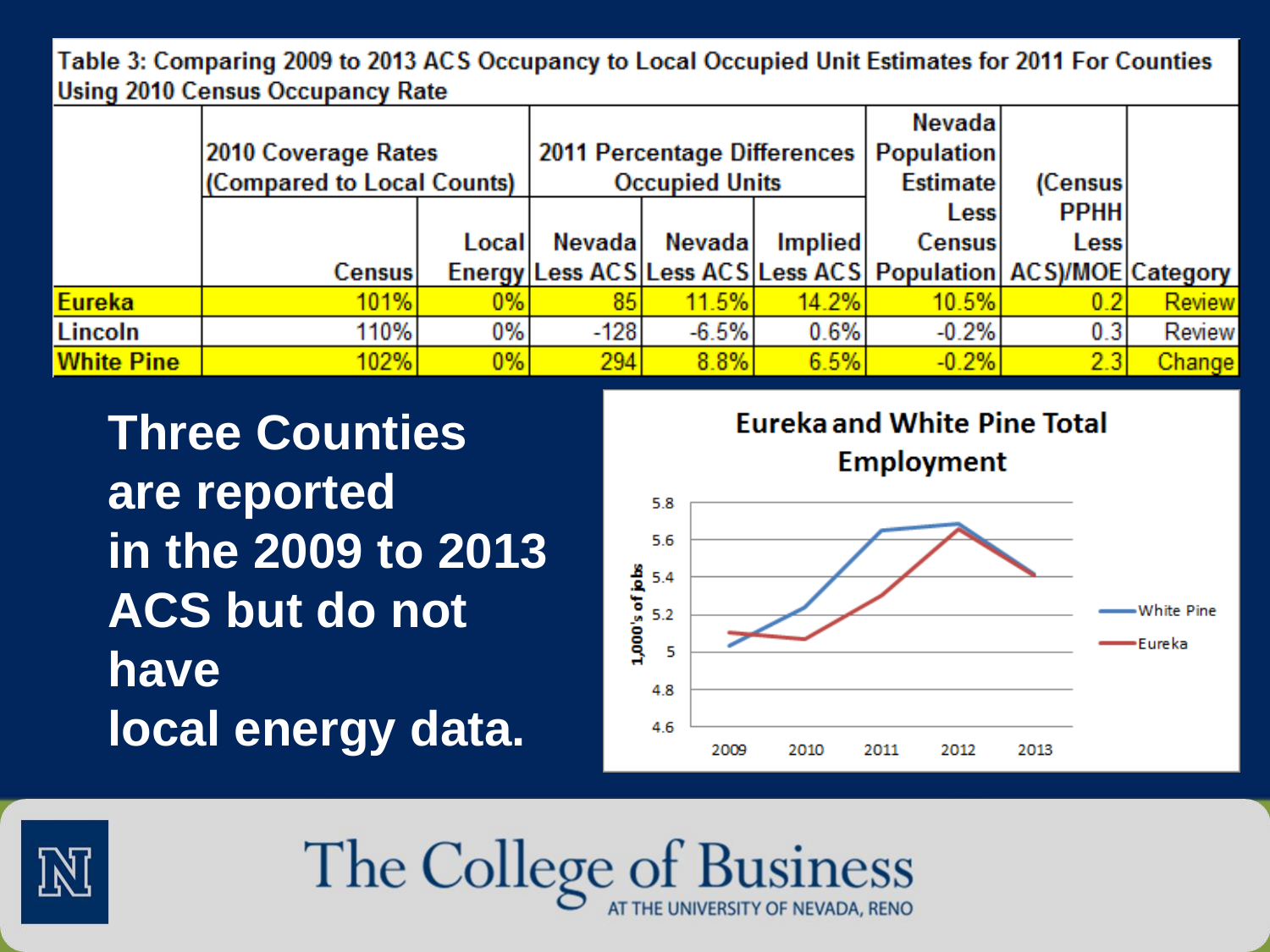## **Conclusions**

- **Important to understand controls, time frame, and possible interaction between them. (see Realizing the Potential of the American Community Survey: Challenges, Tradeoffs, and Opportunities www.nap.edu)**
- **5 year estimates are hard to interpret.**
- **Does overlap matters if looking at trends?**

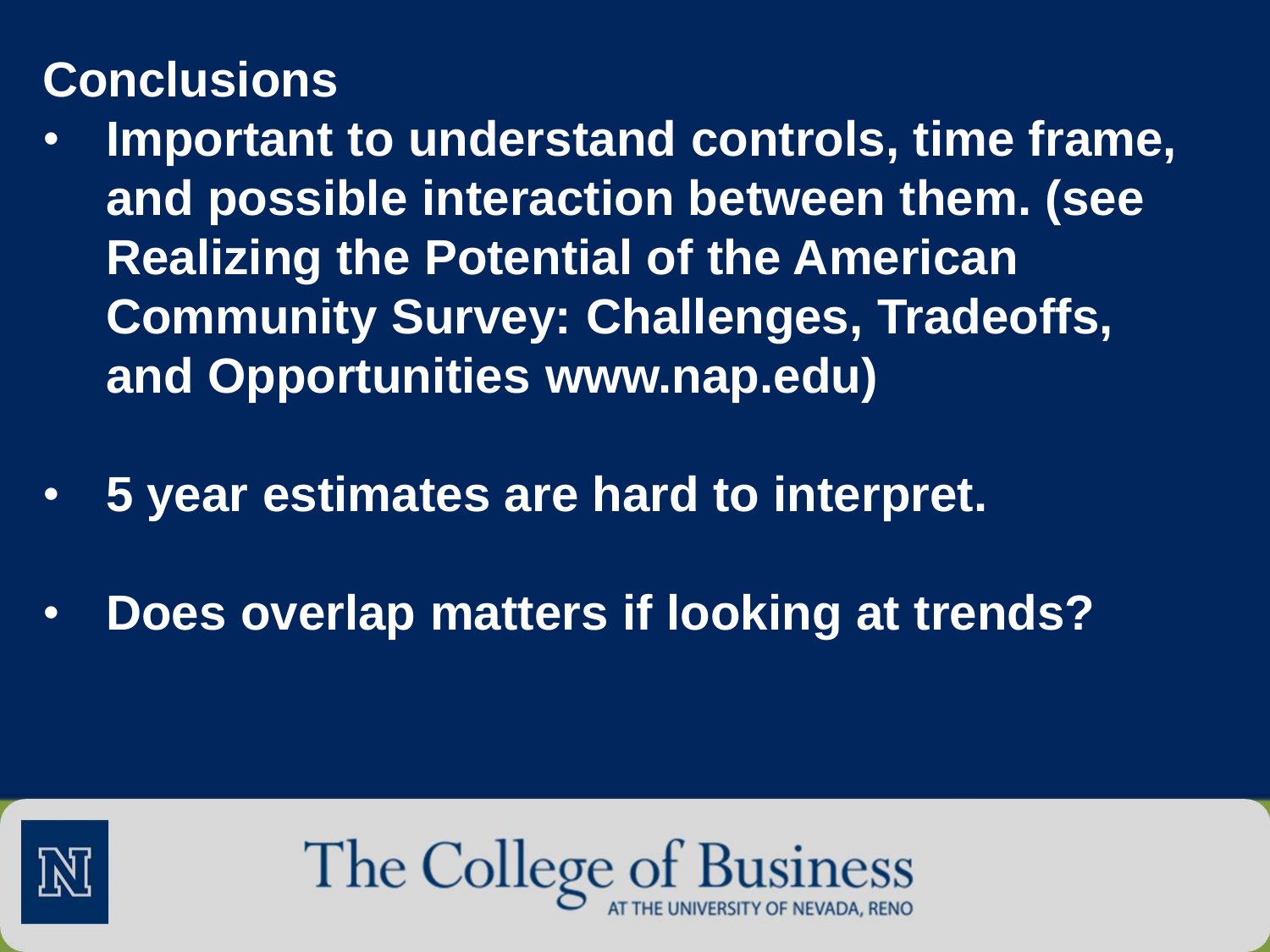## **Lessons and Comments Learned While Putting This Together**

- **The H31 - Units In Structure For Vacant Housing Units Table is gone.**
- **There are still questions about the use of ACS for affordable housing grant programs.**
- **The MOE is a problem for folks dealing with small geographies and determining program qualifications.**
- **Programs need time to grow, sampling error may move an area in and out of programs and destabilize funding.**

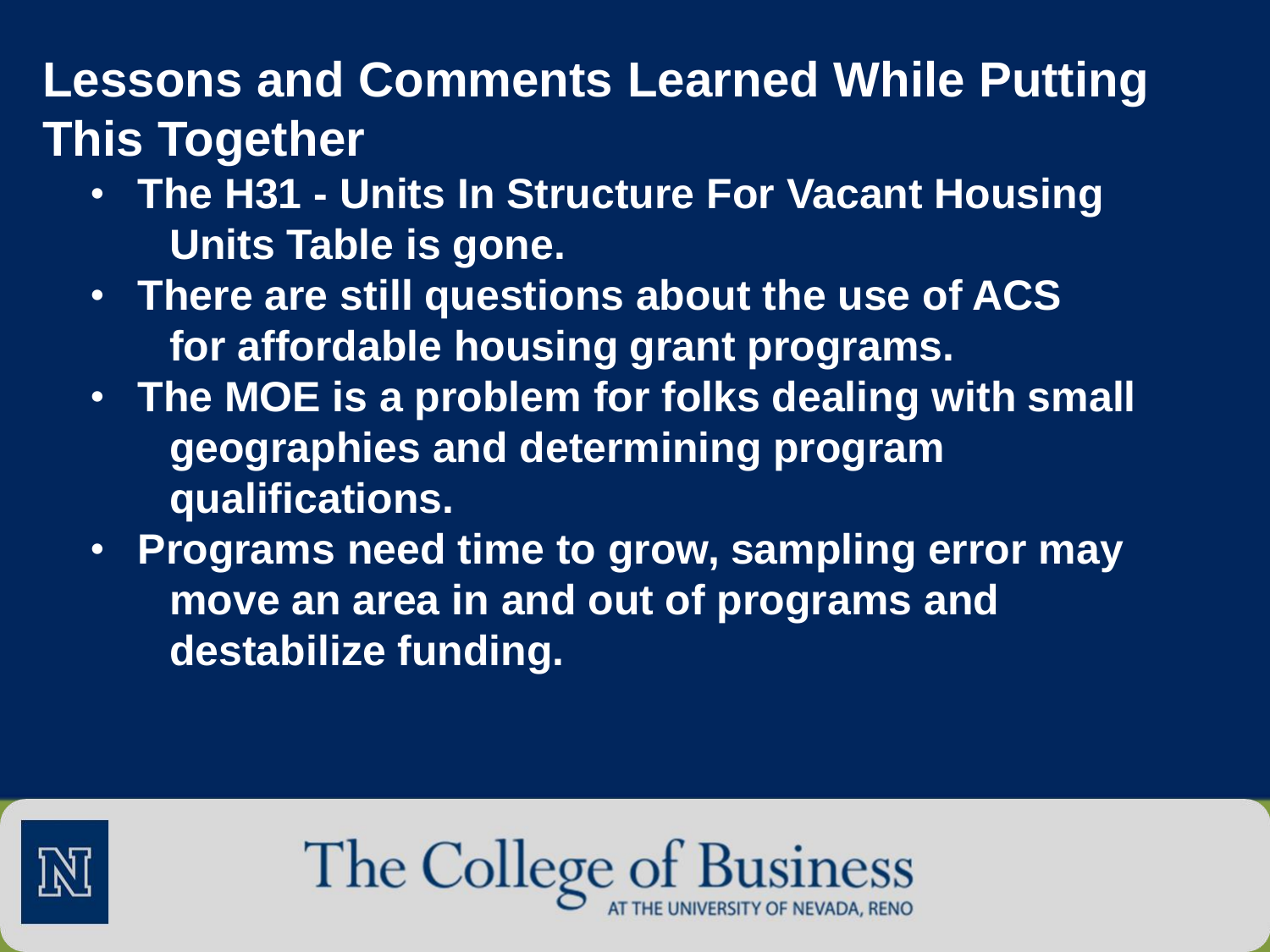**Sources:**

**Cresce, Arthur R. (2012). Evaluation of Gross Vacancy Rates From the 2010 Census Versus Current Surveys: Early Findings from Comparisons with the 2010 Census and the 2010 ACS 1- Year Estimates. Paper presented at the January 2012 meeting of the Federal Committee on Statistical Methodology in Washington, DC. SEHSD Working Paper Number 2012-07. Available: http://www.census.gov/housing/files/FCSM%20paper.pdf [March 2014]**

**Jarosz, Beth and Hofmockel, John. (2013). Research Note: What Counts as a House? Comparing 2010 Census Counts and Administrative Records. Population Research and Policy Review, 32(5), 753-765.**

**Smith, Stanley K. and Lewis, Bart B. (1980) Some New Techniques For Applying The Housing Unit Method Of Local Population Estimation. Demography, 17(3), 323-339.** 

**US Census Bureau. (2014). American Community Survey Design and Methodology (January 2014) Chapter 11: Weighting and Estimation. Washington DC: U.S. Department of Commerce. Available:** 

**http://www.census.gov/acs/www/Downloads/survey\_methodology/acs\_design\_methodology\_ ch11\_2014.pdf [March 2014]**